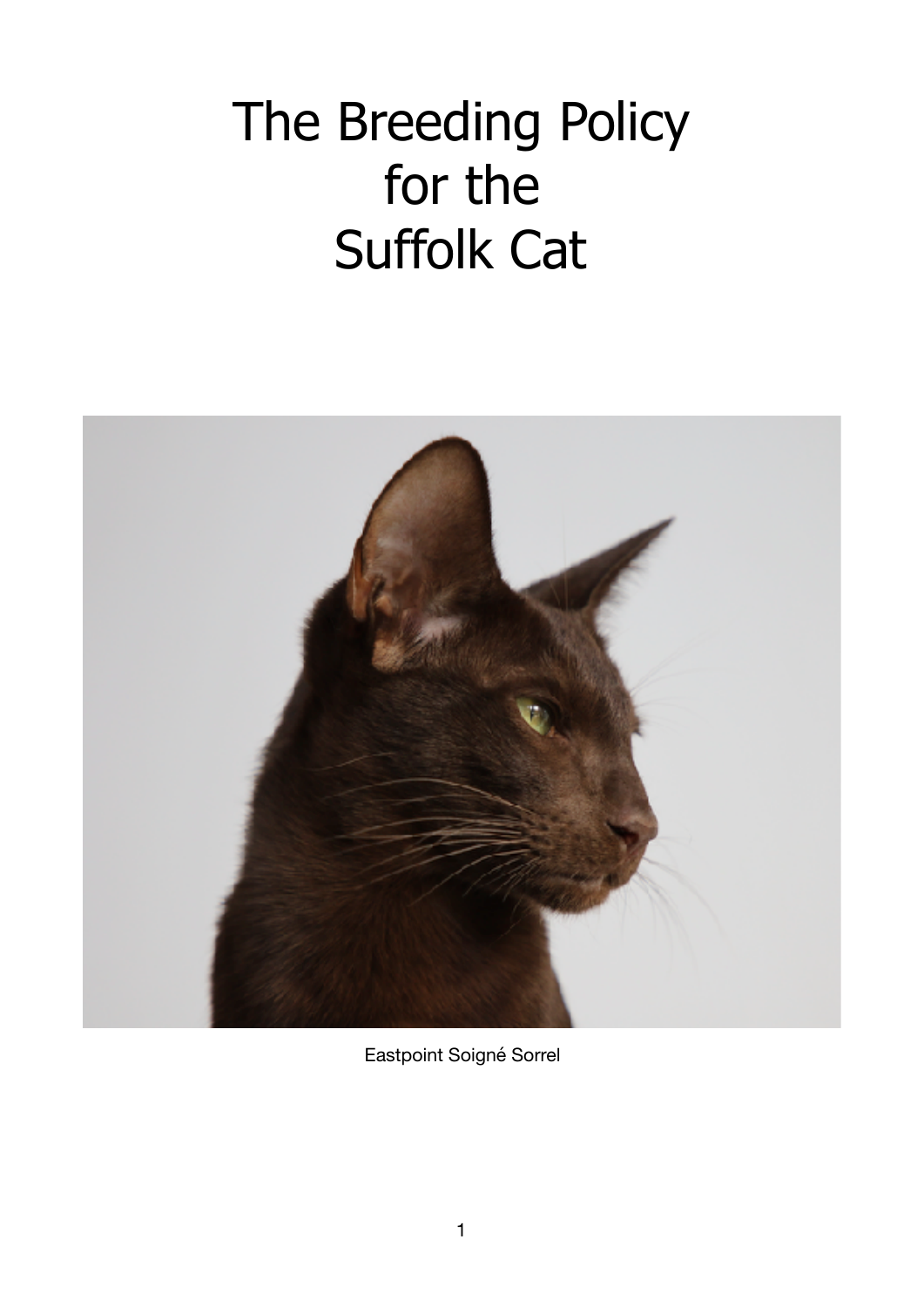# **Contents**

- 2 Contents
- 3 Introduction
- 4 The History of the Suffolk cat
- 7 Genetics and Breeding Practice
- 7 Genetic Defects
- 8 **Permitted Outcrosses**
- 9 Inbreeding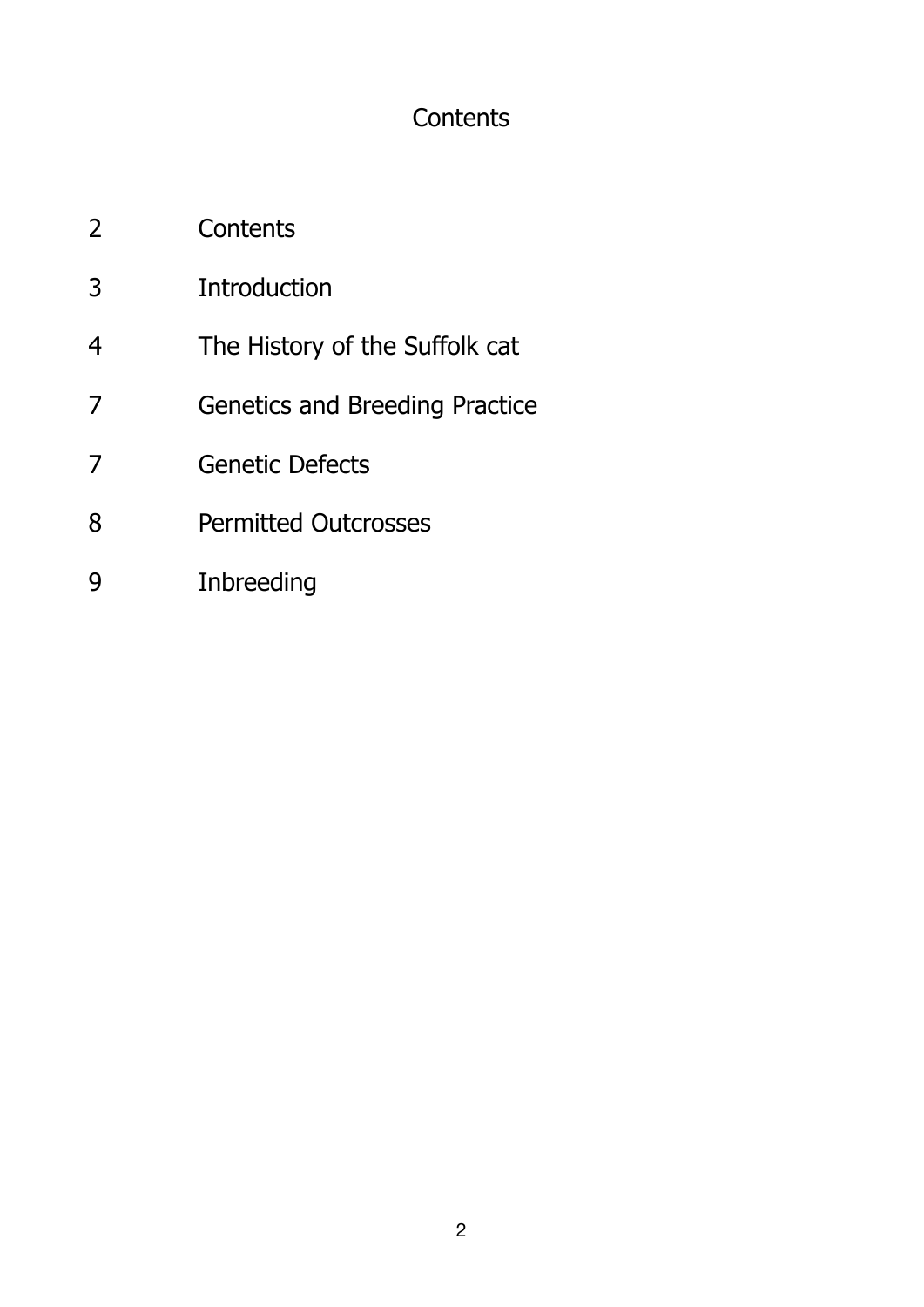### **Introduction**

The Suffolk Breed Cat Club is a Provisional member of the Governing Council for the Cat Fancy(GCCF). As such all members of the club agree to abide by the rules and regulations of the GCCF and subsequent amendments.

Members are bound by the rules and disciplinary powers of the GCCF in accordance with the Constitution of the Council. The SBCC is working with the GCCF to ensure that responsible Breeding Programme and Registration Policy is set out for the breed.

The GCCF require that all new breeds, and eventually all breeds, must have provision for an outcross policy within their Registration Policy. With this in mind the club is working extremely hard to produce a policy that is acceptable to the GCCF but maintains the

integrity of the breed by only allowing three outcross breeds that are considered by the GCCF Genetics committee to provide integrity to the makeup of the Suffolk, while widening the gene pool. This is essential to maintain the genetic diversity of the breed, in fact any breed, as this prevents inbreeding and maintains the health and vigour of the breed.

The benefits of outcrossing are widely known and it is incumbent on responsible breeders to ensure that they are breeding from cats that are not inbred. Cats that are produced from an outcross programme by members of the club will be registered by the GCCF, will come with at least a 4 generation pedigree and will be correctly described when being advertised. It should



Poolside Rhoda

be noted that, ideally, breeders that outcross should be experienced breeders with good knowledge of outcrossing in other breeds, and they understand and recognise the importance of widening genetic diversity. Outcrossing should not be undertaken lightly and we advise plenty of research and discussion takes place when embarking on an outcross breeding programme.

The club, as well as members of the GCCF Genetics Committee, are more than happy to offer help and advice, and experienced club members are willing to "mentor" new owners and breeders. We believe that dedicated breeders should work together to both support each other and make a valuable contribution to developing and securing the future of the Suffolk cat. We do not set prices that breeders should charge for kittens sold as pets or as breeding cats, this is determined by the breeder. What we do ask is that there is honesty, fairness and combined agreement to develop the Suffolk under GCCF rules and guidance. Many breeders are taking an early neutering approach to the sale of their pet kittens, and while the club does not enforce this, it is a recommendation to protect the wellbeing of cats not specifically chosen to be breeding cats.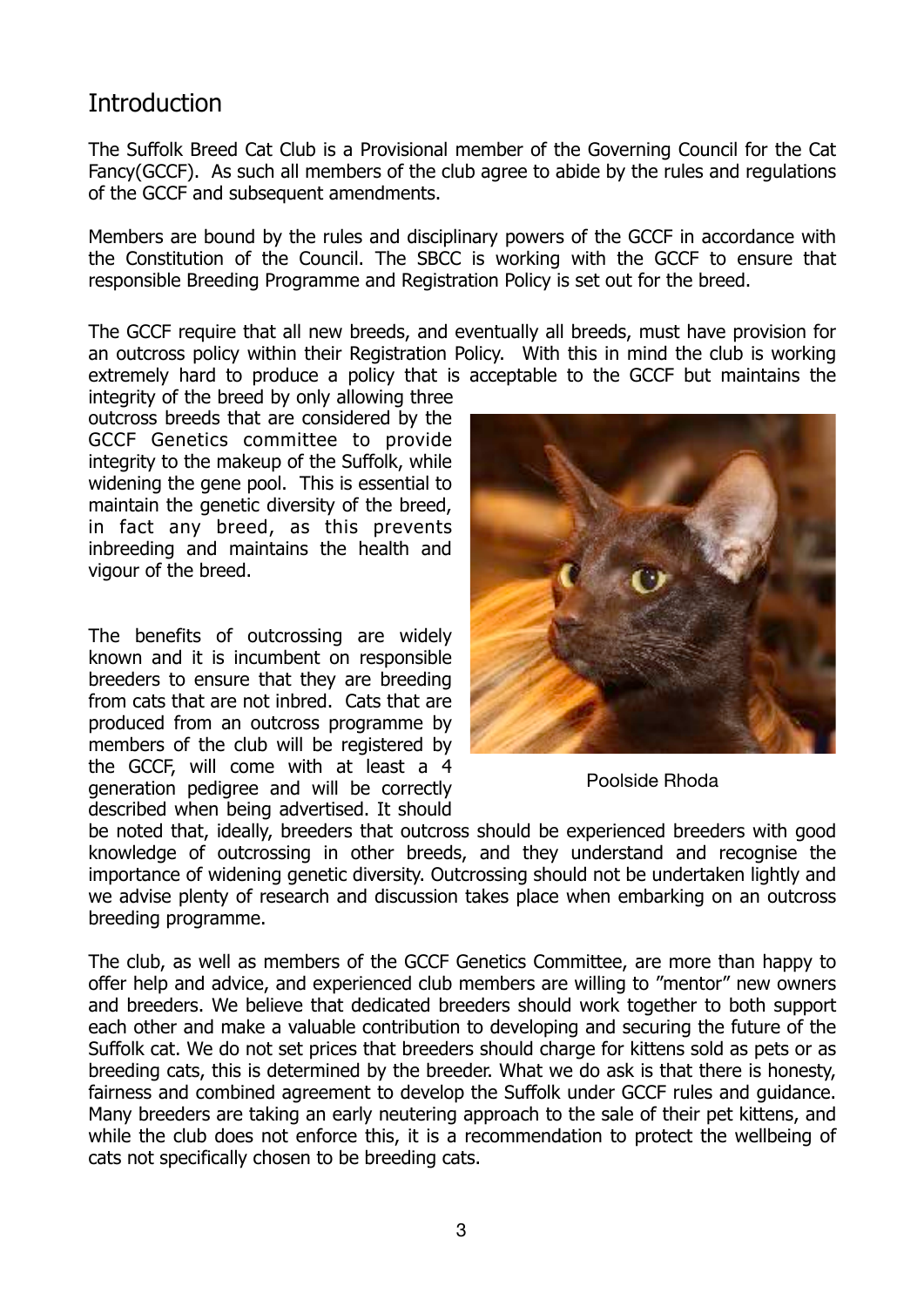## The History of the Suffolk Cat

The Suffolk is one of the newest breeds of cat, accepted for registration in June 2014 by the GCCF. It has been created in direct response to the extreme modernisation of the UK Havana. The Havana began life in the 1950s, it is a man-made cat and started life as the ideal of Edit von Ulmann (Roofspriger). At the same time, Mrs Armitage Hargreaves (Laurentide) was considering breeding a cat with more stamina and less highly strung nature than the Siamese. Working together, Edit and Armitage began in 1951 to produce a self brown cat. Edit had a knowledge of genetics and in order to transfer the chocolate dilution to a self black cat she mated a short haired black female, Maximilla Unterkatze,



Eastpoint Brexit Boris - part of the outcross programme

circa 1947 to a chocolate point Siamese Shusharo dob 1/8/1950 bred by Brian Stirling Webb. The progeny were as expected SH Blacks, a male and a female. Knowing that the recessive chocolate dilution would be present in both black cats together with the Siamese restriction factor, Edit used a sibling mating.

Unfortunately the birth was premature and the litter died but this litter had contained a brown kitten. However, repeated matings of these cats eventually produced a self chocolate female. While Edit was involved in her breeding programme she heard of a Reading breeder Mrs Isobel Munro-Smith who had

bred a self brown cat Elmtower Bronze Idol (the first recorded Havana). Edit mated one of her females carrying the chocolate dilution with this cat resulting in two of the early Roofspringer Havanas - one male Roofspringer Muscatel and one female Roofspringer Shandy born in 1953. Muscatel was the father of Roofspringer Mahogany born in 1956, who later became one of the first Havanas to be exported to America. Mrs Joan Judd (Crossways) was extremely interested in the new breed but not happy with the type being produced from the Elmtower line. Instead she mated her Seal Point Female with a Havana, Praha Gypka breed by Mrs Elsie Fisher (Praha) who was working with Laurentide decedents. This gave Joyce her first Havana Crossways Velvet Toy dob 7/3/1955. The Crossways Havanas were to include the first Champion CH Crossways Honeysuckle Rose dob 27/9/1958.

The Havana was granted recognition by the GCCF in September 1958, the breed number being 29 and the name Chestnut Brown Foreign. Although the breeders who had been used to using the Havana name were not happy, this was not changed by the GCCF until 1972 when permission was granted to revert back to the original name Havana. At this time it became apparent that problems had developed within cats in America that had been imported from Britain. The Chestnut Brown group were extremely concerned and enlisted geneticists for advice, unfortunately not every breeder agreed to the lengthy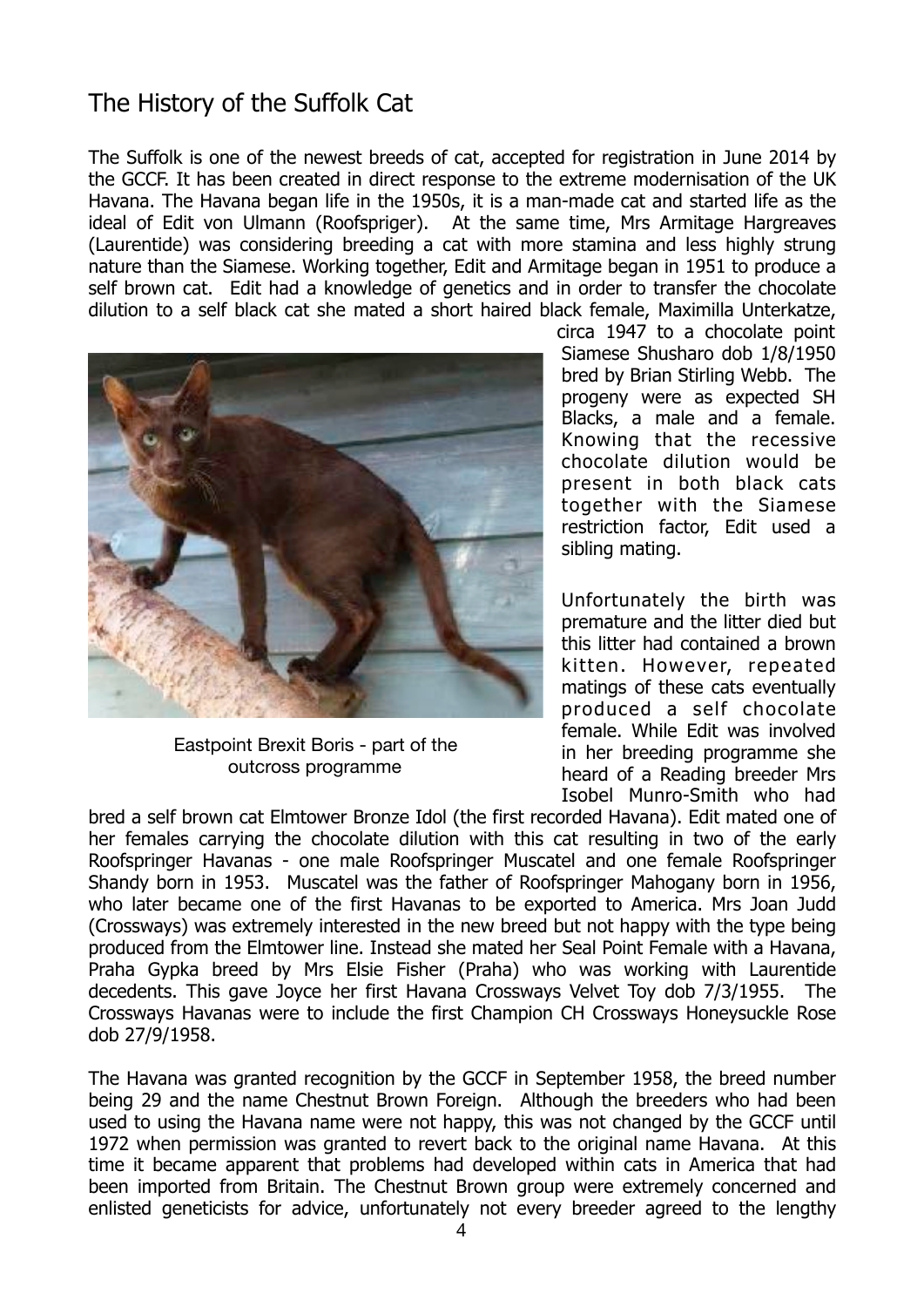period of test matings needed to establish which cats were carriers of the dominant gene producing abnormalities.

The more responsible breeders were not able to influence the dissident element, and interest in the variety waned during the 1960s. Happy a few breeders kept the breed going until a re-kindled interest in the later part of the decade amongst these were Mrs Sybil Warren(Senilac), Mrs P Kirby (Crumberhill), Miss Swer (Elvyne), Mrs St Erme Cardew (Sterme) and Mrs Beryl Stewart (Sweetthorpe). Renaissance of the breed occurred when a female self brown kitten appeared in a breeding programme for the Foreign White cat, Scintilla Copper Beech dob 29/4/1967 bred by Miss P Turner owned by Mrs P Wilding, was some eight generations away from both the sire and the dam's side out of Laurentide Ludo x Silvershoen Blue Peter. Copper Beech also inherited the chocolate factor on both sides. She was mated in 1968 with Champion Tijha Ares, a lilac point Siamese and later in 1969 and 1972 to Champion Winceby Imperial another Lilac Point. The Havanas descending from Copper Beech culminated in the significant Dandycat Havanas bred by Mrs P Wilding, Mrs B Stewart, Mrs S Shaw and the Solitaire cats bred by Mrs A Sayer, all of which were credited for the Havana type.



The Western Daily Press & Bristol Mirror Thursday 26th September 1957

During the 1970s and 1980s, the interest in the breed waned once again, with the Havana cropping up in the occasional Oriental litter, rather than the dedicated breeding that had original created them as a breed in their own right. Joan Judd of Crossways strived to continue breeding the Havanas but only ever managed to get to F3 due to a lack of available bloodlines where the cats had been mixed back into the Siamese and Oriental gene pool.

The change in type of the modern Siamese and Oriental had both an effect on the type and the quality of coat within the breed. Joan Judd wrote an article in 1996, expressing her concerns as to the future of the Havana. She also said that it would need bloodlines from abroad to ensure the survival of the traditional Havana. At this time a small group of breeders, Mrs P Sharp-Popple (Denson), Mrs S Miller (Sambuzouki) and Mr and Mrs Spendlove (Eastpoint) under the help and guidance of Joan Judd, had developed the Pure Havana group within the H&OLCC and were working on a like for like breeding programme. An opportunity arose for Linda and Charlie Spendlove to import a Havana Brown from St Evroult Havana Browns in France bred by Claire Rassat.

In 2011, St Evroult Gatsby was brought into the breeding programme, his pedigree dating back to the Roofspringer cattery. He was registered with the GCCF as Havana and sired five litters of Havana kittens, one of which Eastpoint Beatrix Noisette was shown at the

Supreme as a kitten. The Oriental BAC were unhappy with Gatsby being incorporated into the breeding programme of Havanas due to his traditional type and put in a formal complaint to the GCCF to have him removed from registry. It had been noticeable that the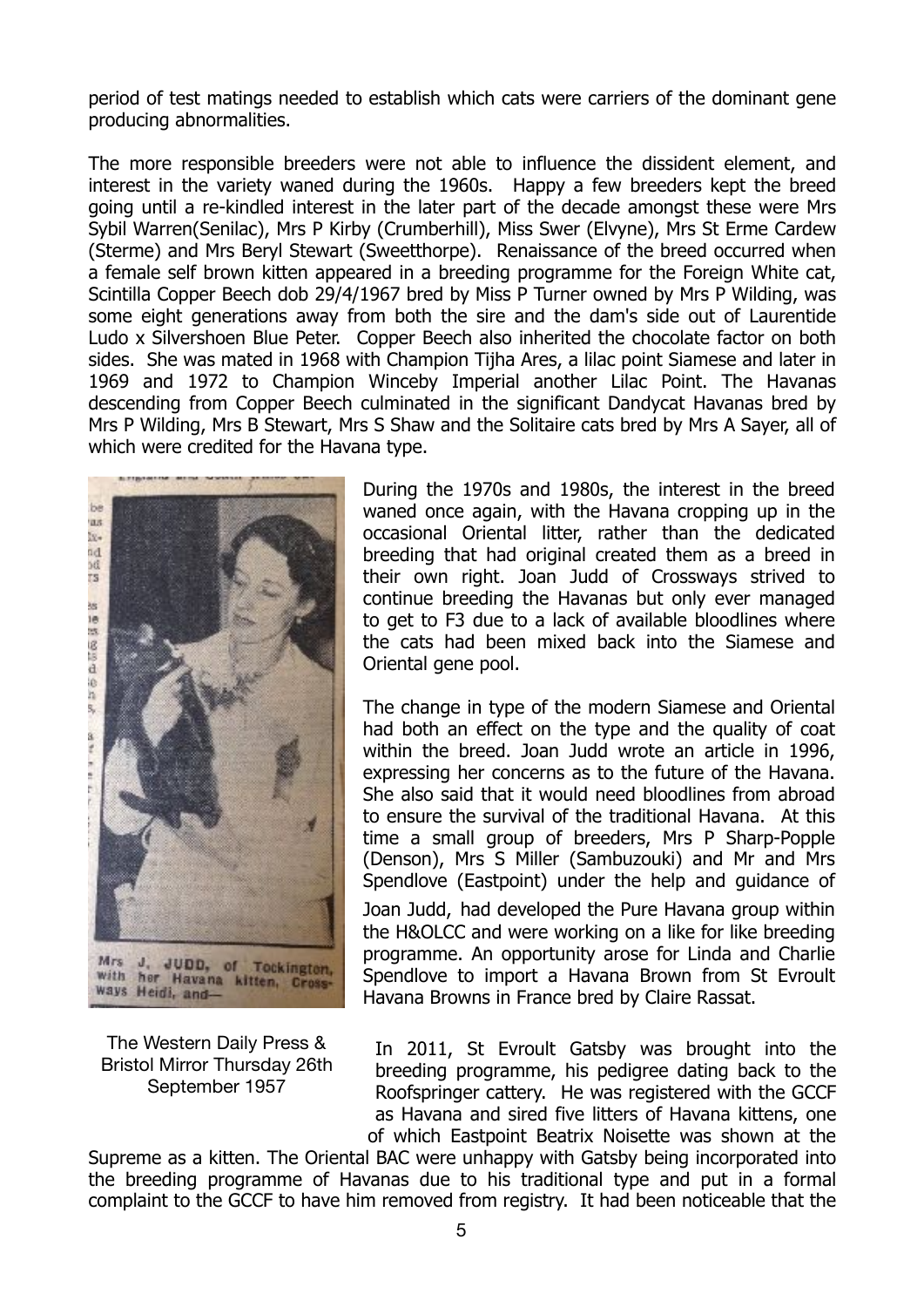type of the majority of quality Havanas on the show bench was traditional and very much removed from what was becoming known more frequently as the Oriental Chocolate.

It was at this point the GCCF proposed that these cats formed a new breed in their own right, and after much discussion the name Suffolk was chosen and in June 2014 they were



Joan Judd's colour chart depicting coat & eye colour

given new breed status, progressing in February 2016 to Preliminary level and were once again able to be back on the show bench. Eastpoint Beatrix Noisette then continued her show career and has qualified for the breed.

The interest in the new breed is developing and the knowledge that this beautiful cat is now on the Foreign show bench where it was originally destined would have pleased Joan Judd. The group still have the brown velvet material and the green button she used as colour references to develop

the coat and eye colour of these wonderful cats. With dilute within the gene pool, the Suffolk Lilac has also been developed with as yet only one registered in 2016, Poolside Ed Sheran bred by Dorothy Tams.

Eastpoint Poolside Zimba, owned by Dorothy Tams, was also the first out on the show bench for merits in April 2016. She then went on to achieve her 4th merit to become the 15<sup>th</sup> qualifying cat for the breed in August 2017.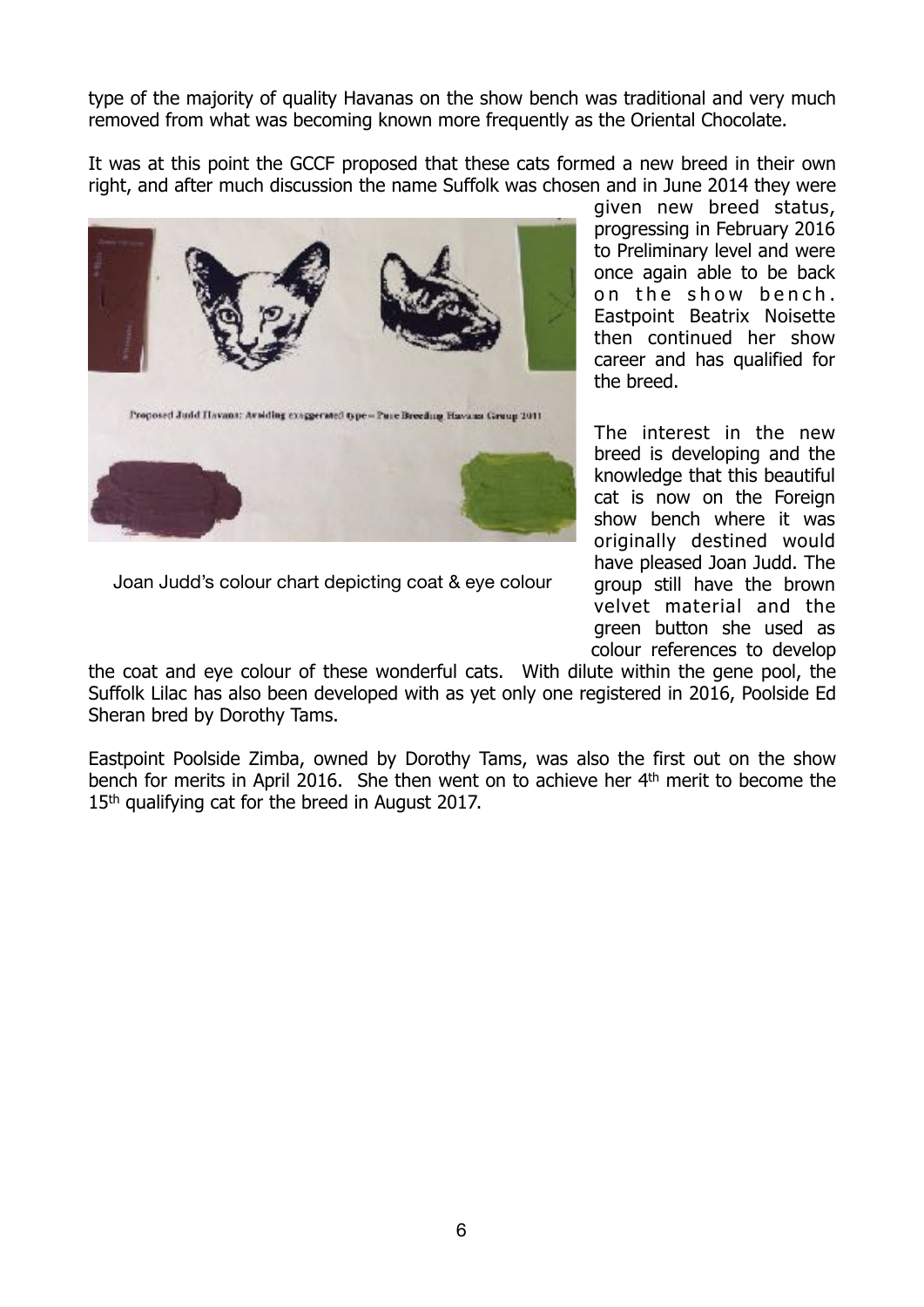# Genetics and Breeding Practice

The Suffolk...SUF b is homozygous for normal chocolate brown (b/b) colouration which is evenly distributed over the entire body.

The Suffolk SUF c is identical in every way except the colour which is the homozygosity of the blue dilution (d/d)

Suffolk breeders will strive to breed cats which will be on the Full Register, that is at least three generations of SUF X SUF breeding.

In this context it includes:

SUF b X SUF b  $S$ UF b  $X$   $S$ UF  $c$ SUF c X SUF c

As genetic diversity is the most important factor in breeding, it is important that health is the overriding factor in any breeding programme.

The positive and negative features of individual cats should be assessed and weighed against each other before mating, this should include the possible passing on genetic faults or abnormalities.

Preference should be given to those individual cats that conform most closely to the GCCF Standard of Points, with particular emphasis on overall balance, size, quality, type and the soundness of the Suffolk coat.

All cats used for breeding should exhibit sound conformation, robust reproductive ability, good temperament and be free from deleterious and harmful alleles or defects known to be inheritable traits such as those listed in the GCCF Breeding Policy.

#### Genetic Defects

The Suffolk is a breed developed predominantly from an Oriental and Siamese background, and as of yet no reports have been made throughout the existing breeding group of any inherent problems. It is possible that the following conditions could be inherited disorders but it is likely to be very rare.

Haematological and or Immunological Conditions

Mast cell tumours are reported to be the second most common tumour in the cat (Miller & others 1991). Two distinct forms of cutaneous mast cell tumours are recognised in cats. The more common mastogenic mast cell tumour is histologically very similar to mast cell tumours seen in dogs. The test frequently sees histolytic mast cell tumours that have similar morphological characteristics to histolytic mast cells. As some of the genetic make up of the Suffolk breed originates in Siamese, which are predisposed to developing both types, it is something to be aware of.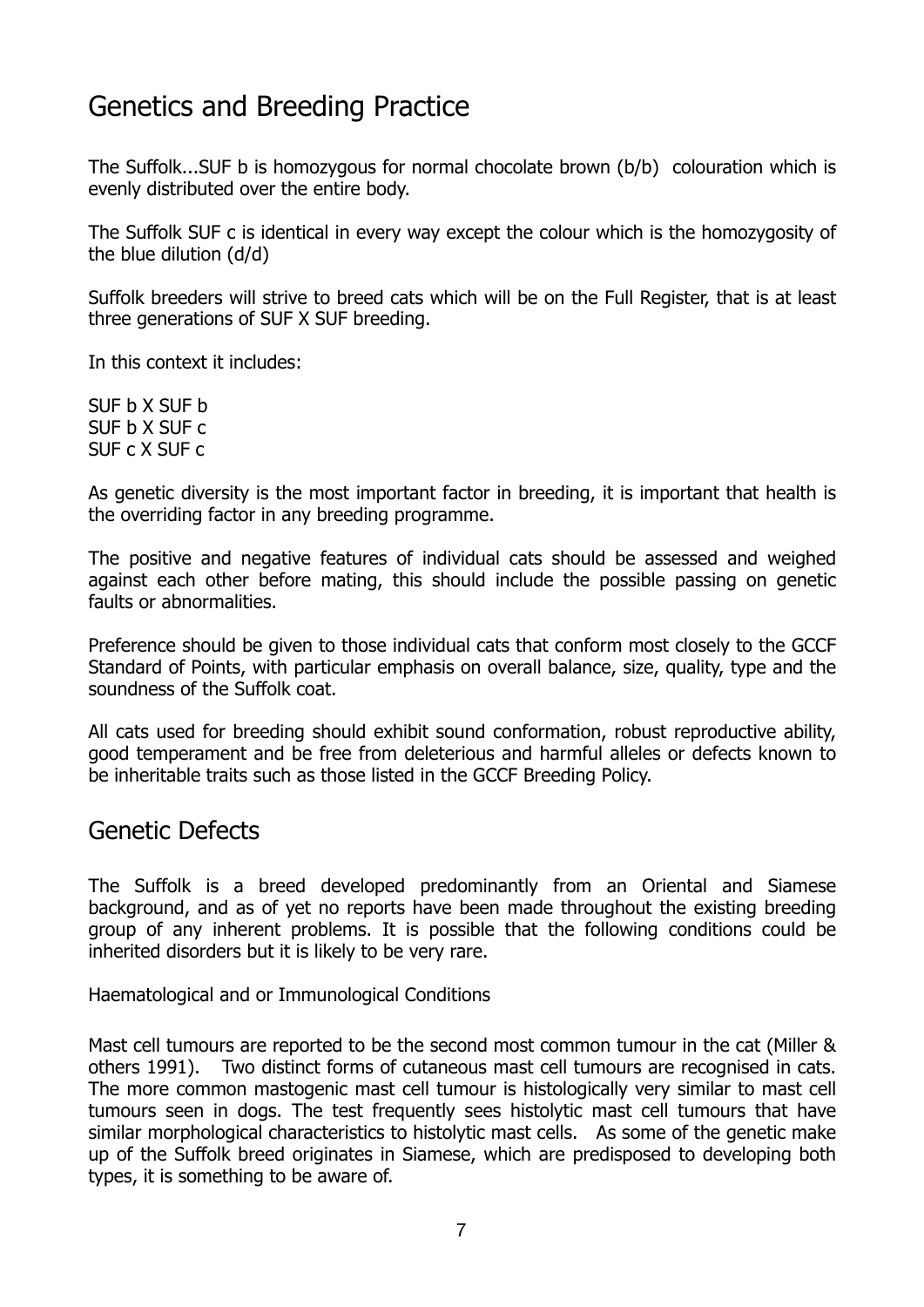#### Mediastinal/Thymic Lymphoma

Again Siamese cats are over represented with cases of these types of Lymphoscarcoma, with cats typically under two years of age when diagnosed. The mode of inheritance has not been confirmed but is suspected to be autosomal recessive in nature.

#### Amyloidosis

This is a diverse group of diseases. Amyloid is a type of protein and has been seen to cause liver dysfunction and haemorrhage from the liver. It has also been known to cause sudden death in Siamese and Oriental cats. It appears in related cats and therefore could be an inherited disease and although theorised, it has never been proven.

Mucopolysaccharidosis type VI (MPS VI)

This is a Lysosomal storage disease, with an autosomal recessive mode of inheritance. It is caused by a deficiency of the enzyme Arylsulfatase B. This leads to an accumulation of Derma Sulphate within numerous cells of the body including liver, skin, muscle and bone marrow. Clinical signs include reduced growth rate and skeletal deformity. The face appears flattened, with wide spread eyes and small ears. The cornea of the eye appears cloudy.

Signs become evident between 6 - 8 weeks, with skeletal deformities giving rise to a crouching gait. Two different mutations have been identified by means of PCR based molecular analysis of DNA samples. A study in to the prevalence of mutations failed to find either mutation in Siamese cats from the United Kingdom. Therefore it is highly unlikely that this will become an issue within Suffolk cats.

Progressive Retinal Atrophy

This is caused by a mutation in the CEP290 gene, which produces a defective protein, in turn causing progressive degeneration of the photo-receptors in the retina. There is testing available to help eradicate this disease.

#### Permitted Outcrosses

To extend the gene pool for this new breed, the GCCF have given the following choice of outcross breeds:

Siamese SIA b,c only for at least 3 generations

(NB: It is advised that if such an outcross is planned this should be confined to Siamese of more moderate type)

Thai lilac (TAI c)

Colourpointed Tonkinese (TOS b, c33)

GCCF Thai Lilacs and also Colourpointed Tonkinese are more moderate outcrosses than the Siamese and these could be confined to the same colours.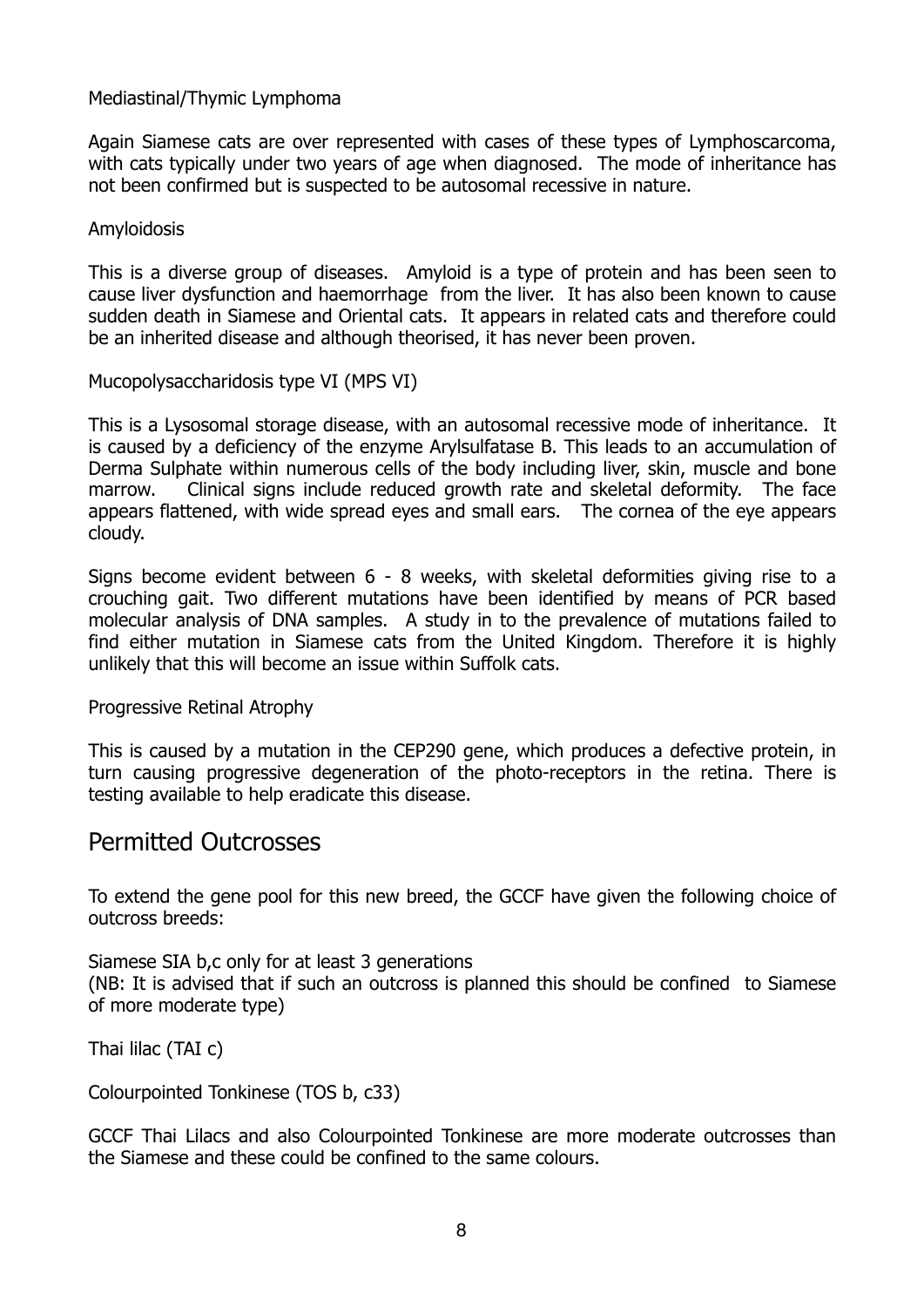The permitted outcross breeds provide the option of further improvement in the diversity of the breeds bloodlines, whilst staying within the confines of what the Registration Policy allows.

These outcrosses are for a limited period only, to strengthen diversity within the new breed.

## Inbreeding

Inbreeding is an inclusive term covering many different breeding combinations and degrees of relationship, including the more distant, less intense.

It is consistently more efficient in eliminating heterozygous (varying and diverse) genotypes and increasing homozygous (similar) genotype, thereby ensuring a greater likelihood that kittens will closely resemble their parents.

Used here, the term does not mean close, purposeful, inbreeding of closely related cats (brother/sister, father/daughter), but rather the moderate form that results from the mating of not too distantly related (but not directly related) cats (first cousins, half brother/half sister, second cousins etc).

Some in-breeding is essential to stabilise formation around a definite type. In-breeding is the act of mating individuals of various degrees of kinship, and if continued it produces ever increasing homogeneity in the offspring.

It is important to monitor the intensity of inbreeding for any mating. Use this consideration as a key part of a decision making process when considering any mating and remember: "The more intense the inbreeding, the more careful must be the selection. Loss of innate genetic variability must not be too great"

The overall approach should be one of balance and moderation in the degree of inbreeding coupled with constant selective breeding with a clear objective in mind, i.e. To eliminate weak traits or defective genes.

Breeders need to use acceptable levels of inbreeding to fix Suffolk type, but with sufficient variation to enable improvement and maintain health and vigour. No cat with any evidence of health problems or lack of vigour should be used for breeding.

Breeders should also be aware that research shows that highly inbred animals are less likely to be show winners.

Acceptable levels of Inbreeding Coefficients

0 to  $10% =$  Low 10 to  $20% = \text{Fair}$ 20 to  $25% =$  Acceptable 25 to 40% = High. (Only to be undertaken by experienced breeders for specific reasons.)  $40\% +$  = Not advised.